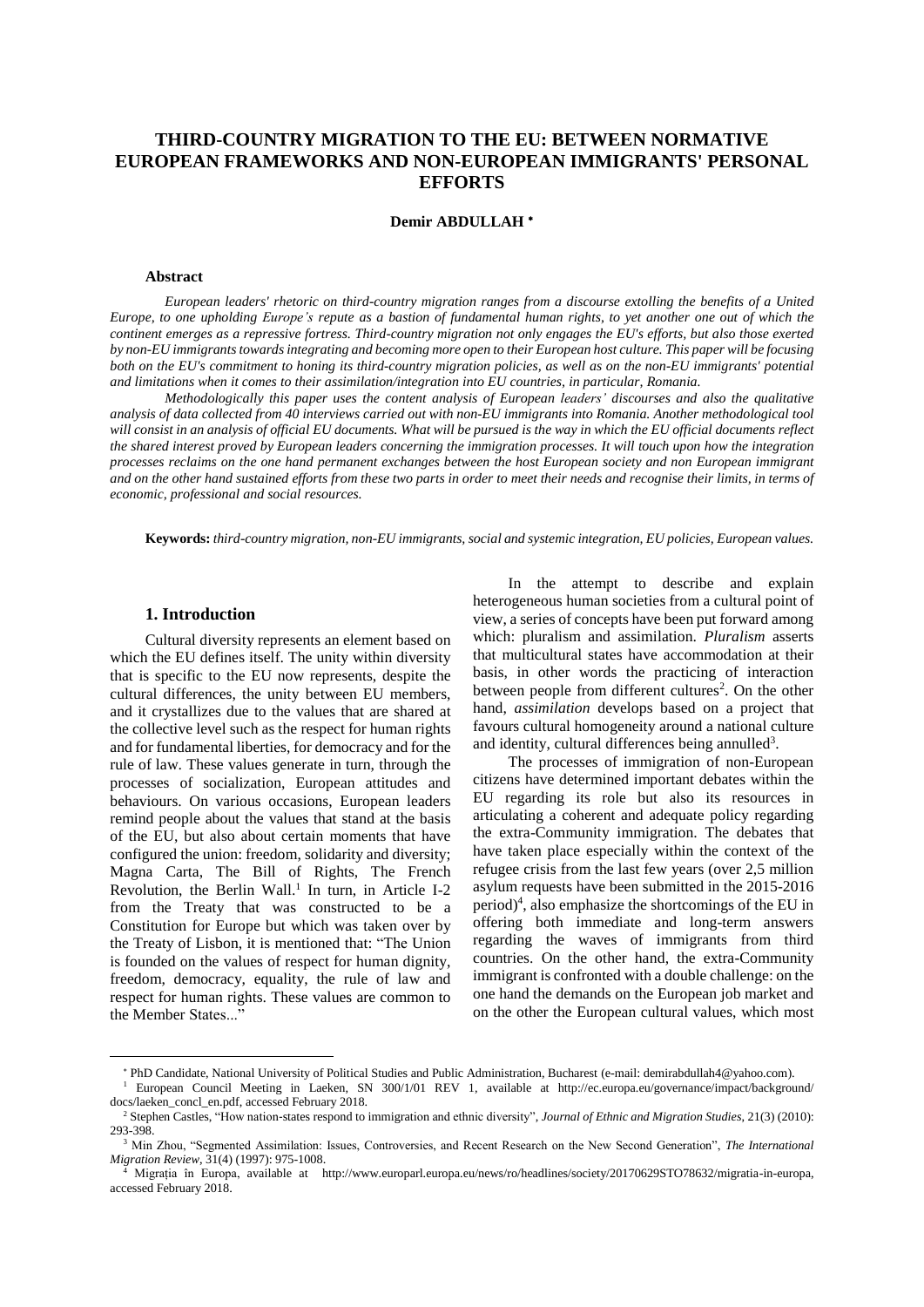often are fundamentally different from their fundamental baggage of traditions and values.

Social integration, in the broader sense, represents a social process that presupposes interactions between the side that is integrated and the side that is integrating, the final purpose being of establishing a functional relation between the two sides.<sup>5</sup> According to the specificity of the sides that are being integrated (individuals, groups, communities, social subsystems) the integration can be professional, urban, and societal. In a restricted sense, when one treats the relation between an individual and the medium where the integration is taking place (group/community/society), one should distinguish between systemic and social integration. Systemic integration presupposes the learning of the rules of the game whether it is about the new living context (*political and civic* integration) or about language, without which *economic* integration cannot take place. Social integration, on the other hand, presupposes from the individual who is being integrated that they be aware of the differences specific to other individuals who come from other cultures and that they establish interactions with the latter, interactions based on acceptance and permanent exchanges. These interactions between individuals belonging to different cultures specific to plural societies, represent the basis for the formation of new identities, different from the ones that the individuals had before being integrated in the new social structures. At an ideal level, for an individual to function in the new social structure where they decide to integrate, the two types of integration should complement each other: on the one hand respecting the rules from the host society and learning the language of communication (systemic integration) and on the other hand accepting the cultural differences and configuring a new identity based on the already existing one (social integration).

In the demonstration of this paper we will take into account the fact that the process of integration presupposes a permanent interaction between the society that integrates and the extra-Community immigrant who is integrating with the purpose of developing a functional relation between the two sides. In the first part we will analyse how the EU has treated extra-Community migration in its normative system. To this end, we will diachronically present the main documents (communiqués, reports, decisions, etc.), which translate the preoccupations of the European leaders regarding extra-Community migration but also the analysis of certain debates form 2015 on the topic of migration and asylum. The second part of the paper will concentrate on the content analysis of the data obtained as a result of conducting 40 structured interviews with non-EU immigrants from Romania, carried out during October 20017 – February 2018 in Bucharest with women and men between the ages of 18 and 65, of different professions and levels of education.

 $\overline{a}$ 

The content analysis focused on the human and professional resources that the non-EU immigrant is willing to invest in order to integrate but also on the professional and cultural limits that hinder their process of integration.

### **2. A Fortress Europe Versus a Responsible, Sympathetic Europe, True to the Values That It Is Founded On**

After the crisis triggered by World War II, the markets were experiencing the need for workforce, so that this is the moment that also marks a process of territorial mobility for the citizens of a country onto the territory of another country. Thus, the immigrants who were coming from southern EU countries but also from countries outside the EU, were responding to the need for workforce at the regional and international level, and on the other hand they were responding to the personal need of improving one's own and/or their families' living conditions. The immigrants preferred countries where the living conditions were superior to the one from their country of origin. As a result, the immigrants from former European colonies received with open arms the new migratory policy and immigrated to Europe with their families. After the boom of the previous years, a series of changes intervene namely, the 70s bring the petrol crisis and imbalances on the workforce market, materialised in high unemployment rates. Western and Northern Europe impose new conditions for immigrants from the south and for those outside the continent. Not only does the number of immigrants decrease, but the policy regarding migration changes as well. The societies become more and more plural, and the workforce market becomes more flexible and specialised. Were immigrants ready for the new specialisations that appeared on the job market, for the new plural societies? Unlike in previous years, for an immigrant to integrate in the new society, work was no longer sufficient, moreover, not any type of work. Beside these aspects, the process of immigration also involves the immigrant's willingness to adapt to the new plural societies, in other words to socialise in accordance with the values of plural societies. With the arrival of the 80s, the economy becomes increasingly globalized, the job market increasingly specialized and societies increasingly plural. The Communist block from Eastern Europe, with countries encapsulated inside their borders, is disconnected from the circuit of migratory movements from within or from outside the EU. However, the end of the 80s marks a landmark given by the implosion of the Communist regime from Eastern Europe. After the terrorist attacks from 2001 but also after those that took place on the European continent, migratory processes become an independent variable of the security equation, determining states and

<sup>5</sup> Cătălin Zamfir & Lazăr Vlăsceanu (eds), *Dicționar de sociologie* (București: Ed. Babel, 1993), 555.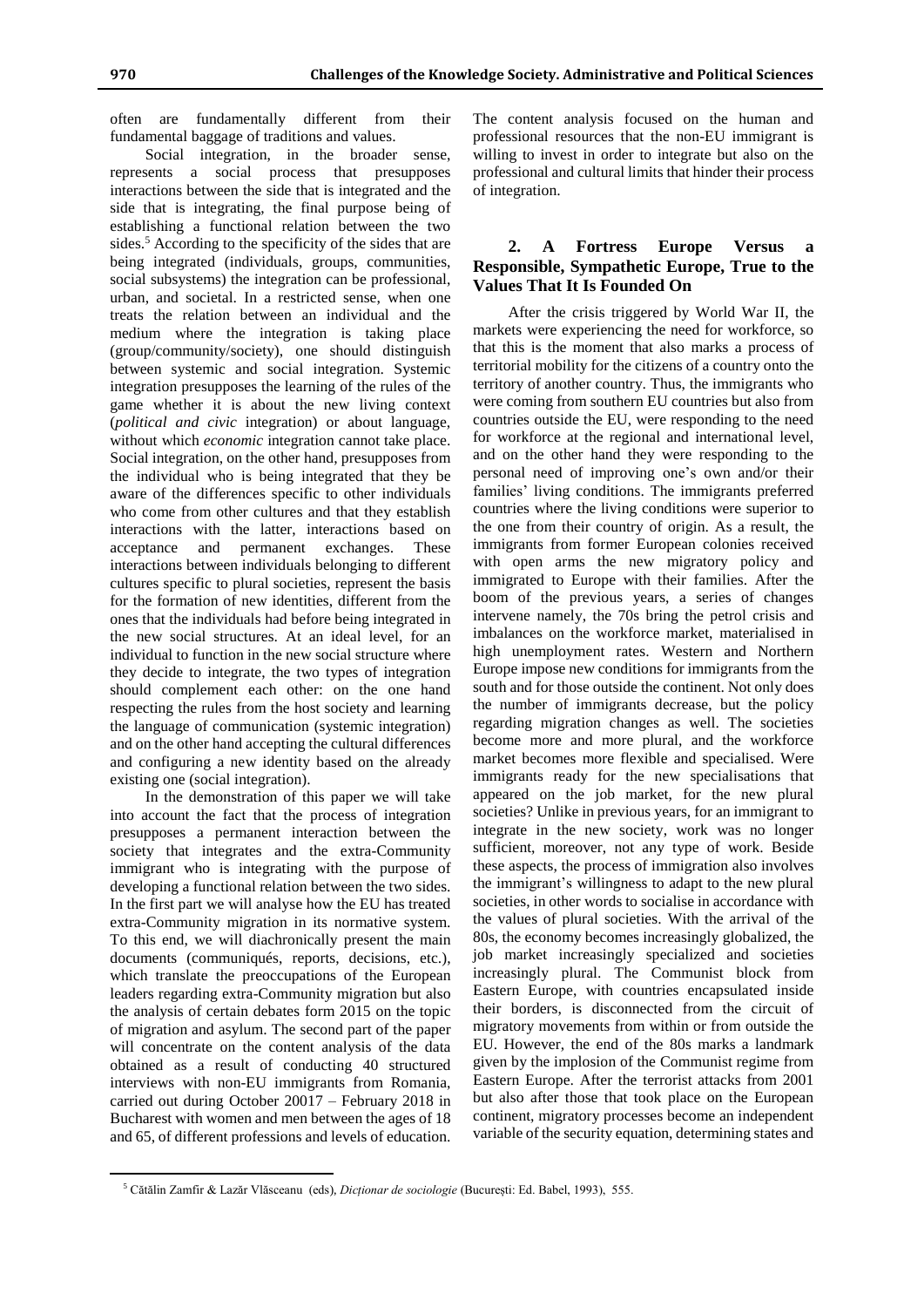transnational structures to adapt their migratory policies to new challenges.

The cooperation within the EU regarding migration can be understood in relation to functionalist and intergovernmental theories that explain and describe the process of European integration. *Functionalists and neofunctionalists* <sup>6</sup>put forward the idea that the federation/confederation would be a coherent form of functioning for the EU, by creating inter-dependencies with the EU at the economic and political level, by having a close cooperation between the national and the supranational. According to this perspective, European cooperation in matters of migration is a must since the states have limited capacities to control immigration. *Intergovernmentalism<sup>7</sup>* explains the cooperation within the EU as a response to external stimuli but also to certain political constraints from within the states. The engine of cooperation from the intergovernmentalist perspective is represented by the freely consented agreements, the constant debates between the representatives of the states and the institutional forms are more permissive and more flexible than the transnational ones which are specific to the functionalists. Extra-Community migration represents in this intergovernmental optics both an external challenge for the EU and a problem that appeared as a result of the constraints at the level of internal politics.

The debates in the past few years from the European Parliament regarding migration and asylum are divided, in certain cases finding themselves at opposite ends.

On the one hand, what is being shaped is a union true to its own principles, a *sympathetic, responsible, moral Europe* that has political stands and policies that are adapted to the crises triggered by the humanitarian catastrophes from Syria and other countries that have been permanently marked by wars. This type of responsible, sympathetic, moral Europe fits more with the model proposed by the functionalist theories.

The commissioner for Migration and Home Affairs, Dimitris Avramopoulos considers that only a *responsible, unified, sympathetic Europe* can be the solution for the extra-Community migration phenomenon<sup>8</sup>.

"The answer to these challenges is definitely not 'Fortress Europe'… When it comes to Migration and Home Affairs if we do not move together as a Union, we will not move at all…More solidarity is needed and this is possible only if Member States trust each other and assume also their responsibilities…Being there, as a United Europe for people who face persecution and danger in our inflamed regional environment is not only a moral responsibility for Europe, but a real promise for Europe's position in the world."

Malin Björk considers in turn that articulated, community oriented and responsible actions are nothing more than a logical extension of a Union that is true to the values on which it was founded.<sup>9</sup>

"[T]he response to the catastrophes in the Mediterranean is about what kind of societies we are building for the future. Are we going to turn people against each other – as the PPE just did – or are we going to have politics, economics, social and human rights that actually bring us into the future together? That is the choice we have to make. That is why the Council conclusions, I would say to Mr Tusk, are nothing less than shameful because they do not focus on saving lives and opening this continent to people seeking refuge. Instead they focus on keeping people away. Therefore the response of this House is especially important."

Guy Verhofstadt emphasises in turn the importance of cooperation with the purpose of finding European solution, to "European problems".<sup>10</sup>

"The Commission has, in fact, taken a stance that is absolutely necessary because it promotes the interest of all, rather than focusing on single Member States, and that is what we have to do to tackle this problem. We cannot continue to say it is only the Italians who have to do their job; we cannot say it is the European Union which is at the source of this problem. What we need is a European solution to a European *problem*"*.*

Cecilia Wikstrom reminds us about the moral responsibility that Europeans have towards people from other continents who are confronted with threats, violence and the lack of resources:<sup>11</sup>

"To give asylum to people who run from wars, conflicts and human rights violations, this is not about generosity. It is a duty that the 28 Member States have taken upon themselves to respect by means of international rights. The EU has succeeded in building a Monetary Union. We are now on the verge of building a Union of Energy. When are we to build a Humanitarian Union as well?"

On the other hand, another series of discourses contain messages that translate the hiatus between "them", extra-community citizens, and "the others", European citizens. These discourses propose as a solution a *fortress Europe* which "protects" Europeans

 $\overline{a}$ 

<sup>6</sup> Jeppe Tranholm-Mikkelsen, "Neo-Functionalism: Obstinate or Obsolete? A Reappraisal in the Light of the New Dynamism of the EC." *Millennium: Journal of International Studies,* 20 (1) (1991): 1-22.

<sup>7</sup> Garrett Geoffrey & George Tsebelis, "An Institutional Critique of Intergovernmentalism", *International Organization* 50(2) (996): 269- 299.

<sup>&</sup>lt;sup>8</sup> Hearing by the European Parliament - Introductory Statement Of Commissioner-designate Dimitris Avramopoulos (Migration and Home Affairs), 30 September 2014, available at https://www.youtube.com/watch?v=K2ageBOTJmA, accessed December 2017.

<sup>9</sup> European Agenda on Migration (debate), available at http://www.europarl.europa.eu/plenary/en/gsahighlight.html?query =farage&url=http%3A%2F%2Fwww.europarl.europa.eu%2Fsides%2FgetDoc.do%253Ftype%253DCRE%2526reference%253D20150520 %2526secondRef%253DITEM-007%2526format%253DXML%2526language%253DEN, accessed February 2018.

 $10$  Idem.

 $11$  Idem.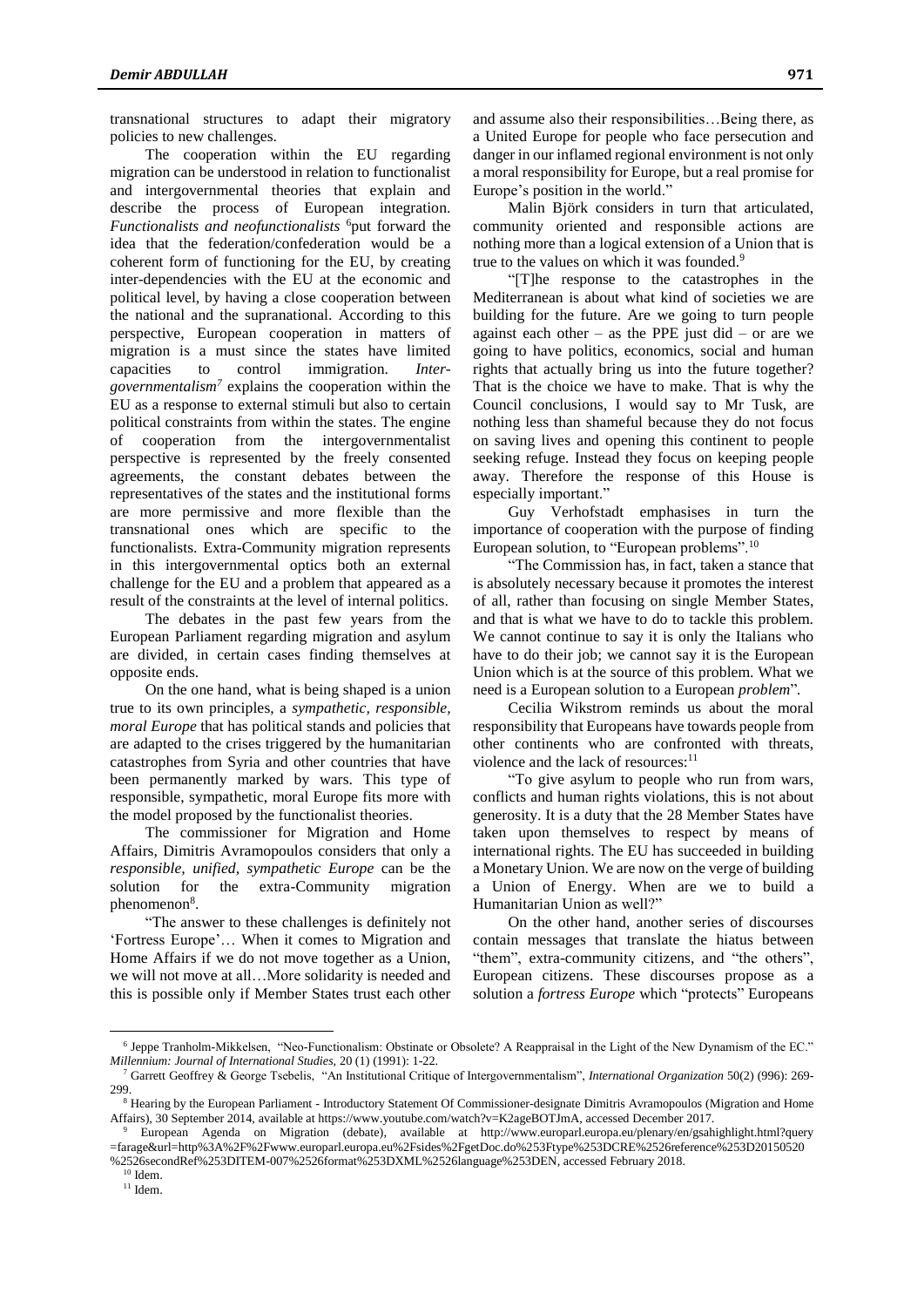against the wave of refugees and extra-Community immigrants and which considers that each Member State has the freedom to decide on the number of immigrants/refugees it can receive within its territory. The prevalence awarded to national states and not to supranational structures, positions this perspective of a fortress Europe closer to the intergovernmental theories. This type of discourse presents the EU as a community of citizens that has to be "defended", "protected", a community that does not have the necessary resources to be able to respond to the demands of the immigrants and refugees from its borders.

Kristina Winberg, for example, considers that each Member State should have the freedom to decide regarding the immigrants/refugees who enter its territory.

"I support the principle that each Member State should have the unconditional right of deciding who comes on its territory and who does not. We must first of all protect the population against terrorism and each country must be able to protect its democratic system, its system of social care."<sup>12</sup>

The prevalence of national states over transnational structures is reflected in the discourse the MEP *Udo Voight* as well:

"…the supranational principles should not be imposed on the rights of Member States. Refugees should not endanger the systems of national states."<sup>13</sup>

Jussi Halla-aho considers that economic resources are limited and that a better solution would be an approach that is more realistic and more concentrated on the needs of the EU Member States.

"The question is: can Europe indefinitely afford, economically or socially, a massive influx of people for whom the European labour market has very little to offer?"<sup>14</sup>

Nigel Farage<sup>15</sup> associates immigrants/refugees from third countries with disaster and considers that closing the borders can be a solution for European citizens to be safe.

"[I]f the message is that anybody that comes will be accepted, we are headed for disaster."

### **3. The European Normative Frame That Translates The Eu Interest Regarding Migration And Asylum**

The EU has gone through several stages that translate its interest to respond to the challenges that have been generated by the processes of extra-Community immigration. A first stage was that which would last until 1986 when the policy regarding the extra-Community migration in the EU was mainly a responsibility of the national governments which, as a result of dialogue, decided upon the security measures at the EU borders, the movement of goods, capital and individuals. The year 1986 marks the second stage when one could notice a tighter communication between EU governments, this being evidenced by the constitution of the *Ad-hoc working group regarding immigration*. The year 1993 marks a third stage regarding the community efforts to treat immigration as a phenomenon that is of common interest for the EU states, as it can be observed from the Maastricht Treaty. Pillar III presupposes an intergovernmental communication with the purpose of offering European citizens protection in a space of security and freedom. Among the objectives included in Pillar III one also finds combating illegal immigration, border safety, and asylum policy. In order to achieve these desiderata, what was needed was cooperation between governments whose efforts were complemented by the activity of supranational structures such as the European Commission and the European Parliament, which were consulted regarding certain issues. The Treaty of Amsterdam marks the beginning of the fourth stage of the EU attempts to treat European problems such as immigration and asylum in a communitarian way. This is also the reason why the policy regarding migration and asylum is included in the communitarian pillar I. The EU Council decides that starting with 2005 decision-making regarding EU policies in relation to legal immigration will be done by means of voting with a qualified majority<sup>16</sup>.

In Dublin, in 1990, the EU states signed the intergovernmental accord through which they decided that only one member state is responsible for the examination of an asylum request according to which the asylum-seeker receives or not the residence permit<sup>17</sup>. In the case where the asylum-seeker does not fulfil the criteria, the state's refusal is valid for the other states as well. There were seven years needed for this accord to become compulsory.

 $\overline{a}$ 

<sup>&</sup>lt;sup>12</sup> European Agenda on Migration, Strasbourg, available at http://www.europarl.europa.eu/plenary/en/gsahighlight.html ?query=farage &url=http%3A%2F%2Fwww.europarl.europa.eu%2Fsides%2FgetDoc.do%253Ftype%253DCRE%2526reference%253D20150520%2526se condRef%253DITEM-007%2526format%253DXML%2526language%253DEN, accessed February 2018.

<sup>&</sup>lt;sup>13</sup> European Agenda on Migration, available at http://www.europarl.europa.eu/plenary/EN/vod.html? mode=chapter&vod Language= EN&startTime=20150520-09:03:29-960#, accessed February 2018.

<sup>14</sup> Idem.

<sup>&</sup>lt;sup>15</sup> Idem.

<sup>16</sup> Petra Bendel, "Immigration Policy in the European Union: Still bringing up the walls for fortress Europe?", *[Migration Letters](https://www.ceeol.com/search/journal-detail?id=1513)*, 1(2005): 21-32.

<sup>&</sup>lt;sup>17</sup> [Agnès Hurwitz,](javascript:;) "The 1990 Dublin Convention: A Comprehensive Assessment", *International Journal of Refugee Law*, 11 (4) (1999): 646–677.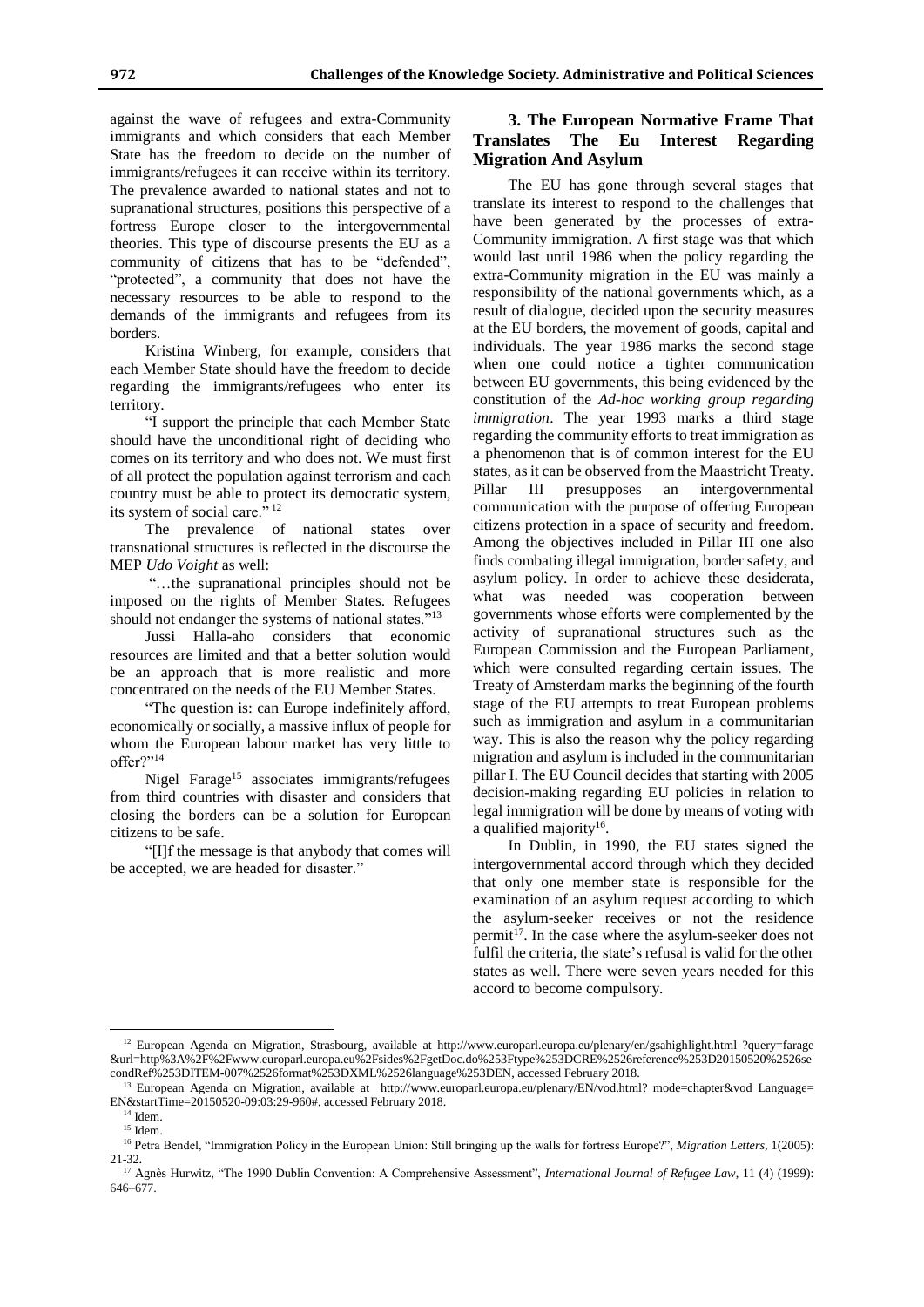In 1999, EU leaders participated at the Tampere Summit in Finland where they established lines of action for a *communitarian* response to the phenomena of non-EU citizen immigration. The necessity of a communitarian approach was needed since the immigration of non-EU citizen had increased in frequency and intensity, and it could not be treated in isolation or avoided. Among the lines of action a first step that was established was that of harmonising national legislations and of creating a common European system regarding immigration and asylum. To support these desiderata it was necessary to have partnerships with the immigrants' countries of origin and of transit but also to revise the EU policy regarding the rights and obligations of non-EU immigrants. The principle that they started from was that a coherent integration policy can only be created if third country immigrants who have a legal residence permit on the territory of Member States benefit from rights comparable to those enjoyed by European citizens<sup>18</sup>.

The EU continues in the same direction of consolidating its policy so that, domains that regard asylum and migration are transferred to the *communitarian* pillar I (from the *intergovernmental* pillar III) along with the Treaty of Amsterdam. The Laeken Summit from December 2001 reaffirms the necessity of a common policy in terms of immigration, especially regarding data exchange, managing migratory fluxes, establishing common norms for receiving and reuniting a family, as well as programmes for fighting against discrimination and racism.<sup>19</sup> In 2003, the Council of the European Union publishes three directives in matters of immigration and asylum.<sup>20</sup> The first, entitled the *Directive regarding the minimum standards for reception*, emphasises the necessity to adjust the legislation for the creation of a common European system for asylum, in other words a legal system that would clarify the common minimum condition for the reception of asylum-seekers. The second directive has as a purpose to clearly establish the necessary steps for immigrants from third countries, who are legally settled in EU countries, to *reunite their families*. The third directive proposes a set of criteria based on which a non-EU immigrant can obtain the status of long-term resident within an EU state, but also

the residence conditions in other Member States (not the same as the ones that have awarded residence). The Dublin Regulation  $II^{21}$  of 2003 returned to the decisions regarding the 1990 intergovernmental accord in order to clarify which Member State has the assignment to treat the asylum requests presented by a citizen of a third country. To avoid overlaps and abuses it was reaffirmed that only one Member State is responsible for the examination of an asylum request. Moreover, another Regulation entitled Dublin III was signed in 2013 in order to adjust the ambiguities which appeared as a result of the application of the provisions included in the previous regulations.<sup>22</sup> The year 2003 is a prolific one regarding common decisions in matters of migration and asylum, so that at Thessaloniki, in June, the leaders who gathered at the European Council reaffirmed the necessity of developing a common European policy regarding asylum and migration. It was reiterated that a European frame cannot be functional without the states assuming responsibility for the implementation of integration strategies for immigrants. Furthermore, it was established at Thessaloniki that each year the European Commission will present a report with the purpose of monitoring the progresses but also the shortcomings of the EU policy regarding extra-Community migration.<sup>23</sup> In 2004, the European Agency for the Management of Operational Cooperation at External Borders  $(FRONTEX)^{24}$  was created. FRONTEX has aimed to secure the act of immigration but also the EU borders. Among the actions undertaken we have technical assistance and expertise given to states that have external borders and which are directly confronted with illegal immigration. For example, according to statistics, between 2015 and 2016 the Agency managed 2,3 million people who were trying to illegally cross EU borders.  $25$  Despite the Agency's intentions to secure the act of immigration in and of itself, illegal routes towards the EU are increasingly used and risky for immigrants, <sup>26</sup> with 2030 people losing their lives just at the beginning of  $2017<sup>27</sup>$ 

The Hague Programme adopted by the European Council in November 2004 reaffirms the need of a higher coordination of Member States but also of the EU initiatives regarding the process of integrating non-

 $\overline{a}$ 

<sup>18</sup> *Tampere European Council, 15 and 16 October 1999 – Presidency Conclusions,* available at http://www.europarl.europa.eu/summits/tam\_en.htm, accessed February 2018.

Laeken Declaration on the future of the European Union (15 December 2001), available at https://www.cvce.eu/en/obj/laeken\_declaration\_on\_the\_future\_of\_the\_european\_union\_15\_december\_2001-en-a76801d5-4bf0-4483-9000 e6df94b07a55.html, accessed January 2018.

<sup>20</sup> Directiva 2003/9/CE a Consiliului din 27 ianuarie 2003, available at http://eur-lex.europa.eu/legalcontent/RO/TXT/HTML/?uri=CELEX:32003L0009&from=RO, accessed February 2018.

<sup>21</sup> Regulamentul Dublin II, available at http://eur-lex.europa.eu/legalcontent/RO/TXT/?uri=LEGISSUM%3Al33153, accessed January 2018.

<sup>&</sup>lt;sup>22</sup> Regulation (Eu) No 604/2013 Of The European Parliament And Of The Council of 26 June 2013, available at http://www.consilium.europa.eu/media/20847/76279.pdf, accessed February 2018.

<sup>23</sup> Declaration, EU-Western Balkans Summit, Thessaloniki, 21 June 2003, available at http://www.consilium.europa.eu /ueDocs/cms\_Data /docs/pressdata/en/misc/76291.pdf, accessed November 2017.

<sup>24</sup> FRONTEX, European Border and Coast Guard Agency, available at http://frontex.europa.eu, accessed February 2018.

<sup>&</sup>lt;sup>25</sup> Migrația în Europa, available at http://www.europarl.europa.eu/news/ro/headlines/society/20170629STO78632/migratia-in-europa, accessed February 2018.

<sup>&</sup>lt;sup>5</sup> Lutterbeck Derek "Coping with Europe's Boat People. Trends and Policy Dilemmas in Controlling the EU's Mediterranean Borders", *Mediterranean Politics*, 11(1) (2006): 59-82.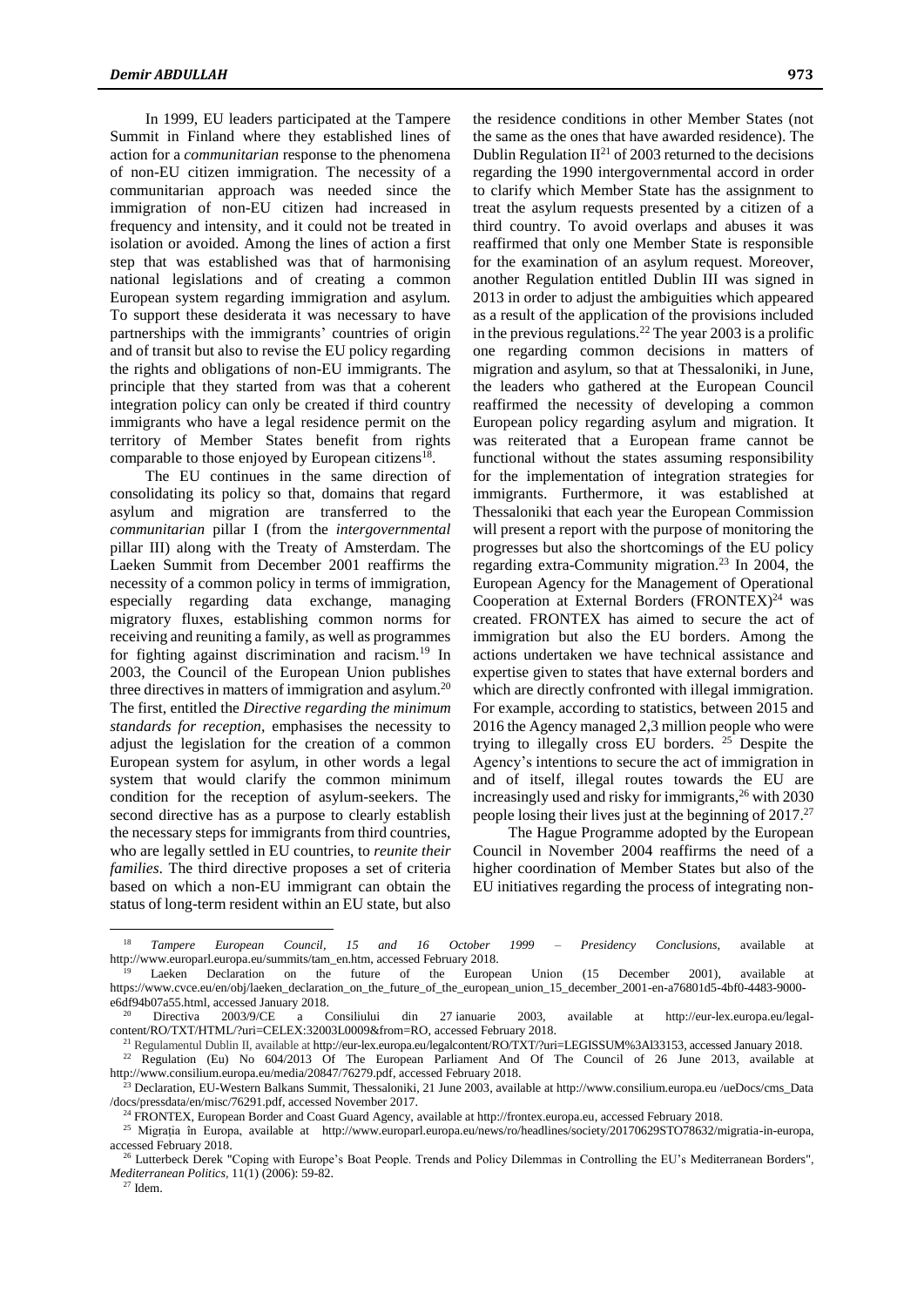$\overline{a}$ 

EU immigrants.<sup>28</sup> It is decided that clear action principles are needed since they are necessary both in future policies but also in evaluating the steps that the states and the EU will take in the efforts of integrating non-EU immigrants. Within the same programme, the Commission is also invited to present a plan regarding legal migration until the end of 2005. A first step to this end is the Commission's publication of the Green Charter regarding the manner in which economic migration was treated. The Commission emphasises the necessity of a direct proportionality between the admission procedures for immigrants and the measures taken by the EU and the Member States with the purpose of integrating them. The Council for Justice and Home Affairs adopted in 2004 the fundamental common principles regarding integration, principles that have as a central pillar the promotion of fundamental rights, of non-discrimination and of equal chances. Thus, the Council established a set of principles of action which ascertain that: integration is a dynamic, bi-directional process of reciprocal adaptation from behalf of all immigrants and residents of Member States; integration involves the respect for the fundamental values of the European Union; workforce occupation represents a key part of the integration process and is a central point for immigrant participation, for the contributions that immigrants bring to the host country and to make these contributions visible; fundamental knowledge regarding the language, history and the institutions of the host society is indispensable for integration; allowing immigrants to acquire this basic knowledge is essential for their good integration; efforts in the field of education are vital for training immigrants, and especially their descendants, to become active members of society; immigrants' access to institutions, as well as to private goods and services, in a manner equal to that of national citizens and nondiscriminatory is a vital element for a better integration; the frequent interaction between immigrants and citizens of Member States is a fundamental mechanism for integration; forums for information exchange, intercultural dialogue, education regarding immigrants and their cultures and stimulating living conditions in urban areas intensify the interactions between immigrants and citizens of Member States; practicing different cultures and religious is guaranteed by the Charter of Fundamental Rights and has to be defended as long as these practices do not enter in conflict with other inviolable European rights or with national laws; the participation of immigrants in the democratic process and in formulating integration policies and actions,

especially at the local level, supports their integration; the inclusion of policies and actions regarding integration in all policy portfolios and at all levels of government and relevant public services represents an important factors in forming and implementing public policies; the development of some clear objectives, indicators and mechanisms of evaluation is necessary to adjust policies, to evaluate the progress regarding integration and to exchange information more efficiently.<sup>29</sup> Member States are encouraged to integrate *The Basic Principles* in their integration policies, but each state had the freedom to manage their actions in accordance with their priorities. In 2008, the European Parliament voted the *Blue Card directive for immigrants with higher professional qualification*, with the purpose of proposing more flexible conditions for obtaining the paperwork for citizens from third countries who had a legal work contract in a EU country. This represented a step in the promotion of integration based on the immigrant's skills, on the capitalisation on his/her potential. $30$  A year later, the EU proposed two more instruments namely the European Integration Forum and the European Website on Integration.<sup>31</sup> The Stockholm Programme<sup>32</sup>, published at the end of 2009, replaces the Hague Programme and defines in its seven chapters the direction regarding immigration and asylum for the next five years. The emphasis is directed towards a Europe of citizens, secure, protective and responsible. The Council proposes policies regarding integration focused on immigrant participation, on respecting their rights but also policies for combating illegal immigration. In 2011, on the occasion of the presentation of the European agenda for the integration of immigrants from third countries, the Commission mentioned that the EU had fulfilled the actions provided by the Common agenda for integration from 2005. Furthermore, the EU considers that a new European policy is needed for the integration of immigrants from third countries, a policy that takes into consideration access to work places, a better cultural insertion, and more flexible procedures for awarding citizenship. The Commission thus proposes integration actions through participation, more actions at the local level but also the involvement of the immigrants' countries of origin. They also tried to bring out the professional and cultural resources of immigrants, to this end immigration being approached as a means of capitalising on the migration's potential both from an economic and cultural point of view.

The number of refugees and extra-Community immigrants has increased more and more as a result of

<sup>28</sup> *A Common Agenda for Integration Framework for the Integration of Third-Country Nationals in the European Union*, available at http://eur-lex.europa.eu/legal content/EN/TXT/PDF/?uri=CELEX:52005DC0389&from=EN, accessed February 2018.

<sup>&</sup>lt;sup>29</sup> Justice and Home Affairs Council of 19 November 2004, available at http://europa.eu/rapid/press-release\_PRES-04-321\_en.htm, accessed February 2018.

<sup>&</sup>lt;sup>30</sup> Carte albastră pentru imigranții cu înaltă calificare profesională, available at http://www.europarl.europa.eu/sides/getDoc.do?pubRef=-//EP//TEXT+IM-PRESS+20081107FCS41562+0+DOC+XML+V0//RO, accessed Mars, 2018.

<sup>31</sup> European Website on Integration, available at https://ec.europa.eu/migrant-integration/home, accessed January 2018.

<sup>32</sup> *Programul de la Stockholm: către o Europă deschisă, mai sigură*..., available at http://www.ana.gov.ro/doc\_strategice/ documente%20strategice%20europene/programul%20stockholm%20romana.pdf, accessed December 2017.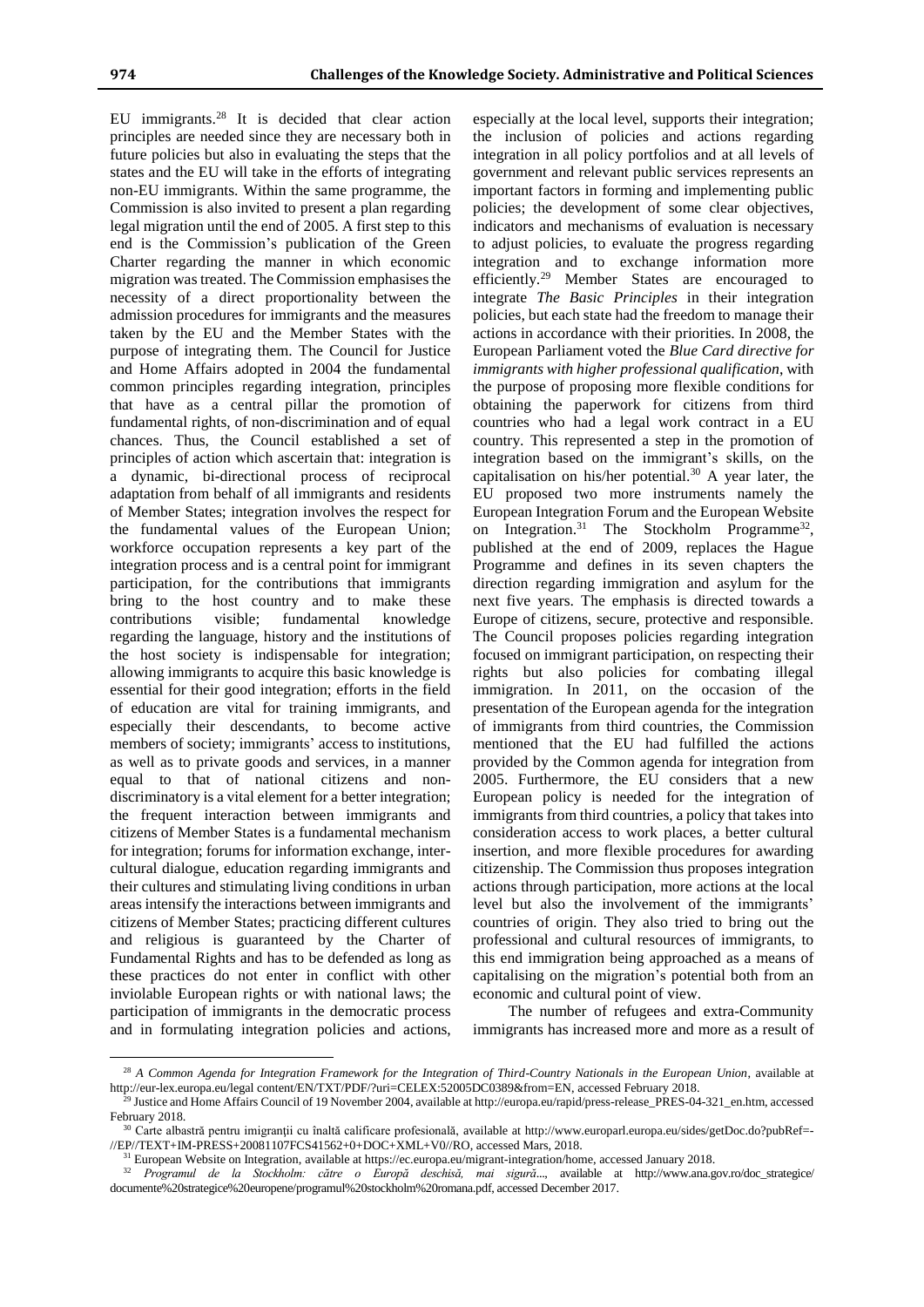the war in Syria, of the Iraq conflict, and of the African humanitarian crises. After the tragic events from the Mediterranean Sea from 2015, the European Commission presented the *European Agenda on Migration*<sup>33</sup> where one can find immediate actions but also medium and long-term ones regarding migration and asylum. Among the immediate actions we can name: tripling the capacities of the Frontex, activating an emergency mechanism to help Member States that are confronted with an unexpected influx of immigrants, a European system for permanent relocation and military operations in the Mediterranean Sea with the purpose of combating human trafficking. In regards to medium and long-term structural changes, the EU has proposed: reducing economic stimulants for illegal immigrants, saving lives and securing external borders, a solid policy regarding asylum, and a new policy regarding the domain of legal migration.

In February 2016, the Commission presents a Report<sup>34</sup> regarding the actions that the EU undertook in accordance with the duties taken on within the Agenda, namely the re-establishment of order on the Eastern Mediterranean and Western Balkan route, the support offered to states for controlling unregulated migration, the actual access to asylum procedures for people who need international protection, decision regarding the access points and transfer points. The European Council from March of the same year concluded that there is a need to reform EU policies, in other words more attention needs to be given to humanitarian problems and efficiency needs to exist regarding asylum policies. The EU considers that its instruments are limited and decides to adequately equip itself especially in crisis situations in order to ensure an equitable treatment of immigrants from third countries. It is mentioned that it is important to look at the immigrants' potential, at their contribution to the economic and cultural development of the EU. The new instruments aim at a higher order, assuming solidarity and responsibility at the level of all Member States. The Commission's Report<sup>35</sup> from April proposes a set of actions meant to make the EU actions for migration and asylum to be more efficient, actions that have to be centred on the real causes of immigration and on the capacity of attracting talents and skills. It is emphasised that without ensuring participation and support for integration in the community where the immigrant

 $\overline{a}$ 

resides, the immigration and asylum policy remains void of content. Among these actions we can mention: a sustainable system and more clarity when deciding which Member State has the responsibility of examining asylum requests, a new regulation regarding common asylum procedures, combating unregulated movement, a new mandate for the EU Agency for Asylum, combating illegal immigration and ensuring the protection of the immigrant.

In September 2017, the Report was presented regarding the progresses recorded after the implementation of the actions decided starting with 2015<sup>36</sup> . Better results were recorded at the level of managing borders, at the level of reception points (hotspots) which allowed the registration and the taking of the digital fingerprints of all immigrants at arrival, the transfer mechanisms, more solidarity among EU states. One could be observe that efficiency in the area of migration and asylum policy is directly related to solidarity and to a better coordination between the actions of Member States. Also in 2017 there were a series of documents representative for the Commission that were presented such as "Migration on the Central European route", "A new approach regarding the collaboration with countries of origin and of transit regarding cooperation in matters of migration", "The renewed plan of action of the EU regarding the return policy", "The protection of migrant children". As it was presented in the discourse regarding the "State of the Union" as well, it is necessary for the efforts in the domain of migration to continue coherently and sympathetically, by maintaining the spirit of reason which has consecrated the foundation of democracies since, as state by Jean Claude Junker: "Europe is not and it must never become a fortress. Europe is and has to remain the continent of solidarity where people who are running away from persecution can find refuge"37.

## **4. The Efforts Made By Turkish Immigrants To Integrate Themselves In The Romanian Society**

Previously, we have succinctly emphasised the efforts made by the EU to manage the institutional, organisational and administrative shortcomings in its policy regarding extra-Community migration but also

<sup>&</sup>lt;sup>33</sup> A European Agenda On Migration, Communication From The Commission To The European Parliament, The Council, The European Economic And Social Committee And The Committee Of The Regions, Brussels, 13.5.2015 COM(2015) 240 final, available at https://ec.europa.eu/antitrafficking/sites/antitrafficking/files/communication\_on\_the\_european\_agenda\_on\_migration\_en.pdf, accessed February 2018.

<sup>&</sup>lt;sup>34</sup> Communication From The Commission To The European Parliament And The Council On The State Of Play Of Implementation Of The Priority Actions Under The European Agenda On Migration, Brussels, 10.2.2016 COM(2016) 85 final, available at https://ec.europa.eu/transparency/regdoc/rep/1/2016/EN/1-2016-85-EN-F1-1.PDF, accessed January 2018.

<sup>35</sup> Comunicare A Comisiei Către Parlamentul European ȘI Consiliu, Posibilit ăți de reformare a sistemului european comun de azil și de îmbunătățire a căilor legale de migrație, Bruxelles, 6.4.2016 COM(2016) 197 final, available at http://ec.europa.eu/transparency/regdoc/rep/1/2016/RO/1-2016-197-RO-F1-1.PDF, accessed March, 2018.

<sup>36</sup> Comunicare A Comisiei către Parlamentul European, Consiliu, Comitetul Economic și Social European și Comitetul Regiunilor cu privire la rezultatele Agendei Europene privind Migrația, Bruxelles, 27.9.2017, COM(2017) 558 final, available at http://eur-lex.europa.eu/legalcontent/RO/TXT/HTML/?uri=CELEX:52017DC0558&from=EN, accessed January, 2018.

<sup>37</sup> Discursul Președintelui Jean-Claude Juncker privind starea Uniunii 2017, available at http://europa.eu/rapid/press-release\_SPEECH-17- 3165\_ro.htm, accessed February 2018.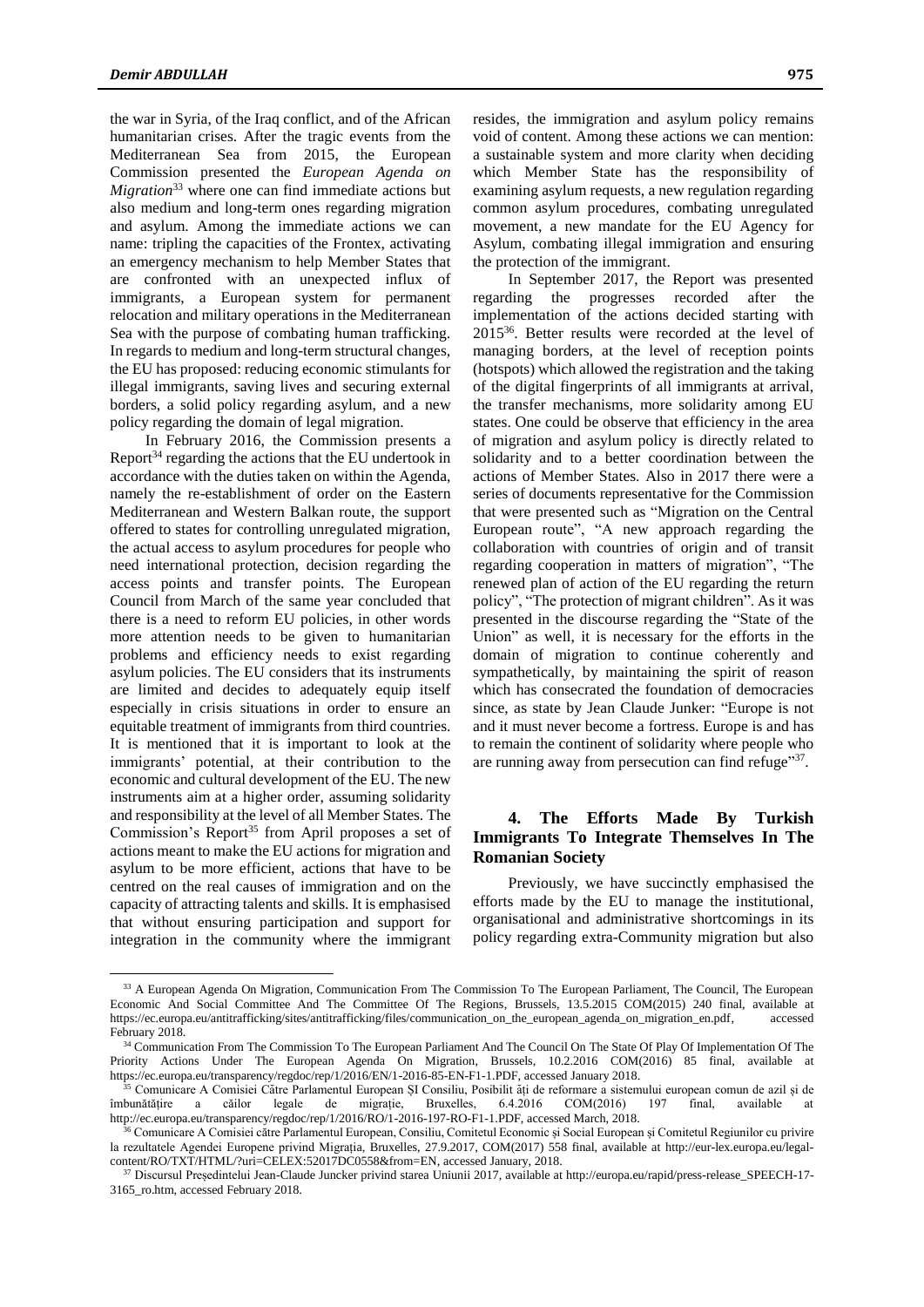the efforts made regarding the integration of extra-Community immigrants. This paper also focuses on the efforts made by immigrants in the process of their integration. The social and systemic processes of integration are not unidirectional. In order for a functional relation to exist between the side that is being integrated (the non-EU immigrant in the present case) and the side that is integrating (EU states), both sides suffer changes and make efforts. There are cases where the immigrant is not open or he/she resists the efforts made by the host societies in offering them the possibility to exercise social, cultural, economic, civic and political rights, according European and international treaties. Conversely, despite the openness proven by the immigrant towards learning, developing social relations with the citizens of the host society, the latter might treat the former as second-rate citizens even though they hold professional and social skills.

This part of the paper is dedicated to the attempt to point out the potential, skills, limits but also the efforts made by Turkish immigrants in Romania. I conducted fieldwork during November 2017-February 2018, during which I interviewed Turkish immigrants who reside in Bucharest, Romania. The interview guide followed: the reasons for which Turkish immigrants decided to choose Romania, the efforts made by Turkish immigrants to become integrated, the professional and cultural resources that they have, the representations that they have about democratic values, the relation between the efforts made and their desire to become Romanian/European citizens.

I have interviewed 43 people out of which 13 women and 30 men, with an average age of 38. Out of these, 24 have undergraduate studies, 8 have postgraduate studies, 8 have a high school education and 3 a middle-school education. Out of the 13 women, 7 have undergraduate and post-graduate, 4 have a high school education and 2 a middle-school education. In regards to professional mobility what can be noticed is an ascending vertical mobility for 15 of those interviewed who had a student status in Turkey and who became teachers, tourist agents, administrators of their own businesses in Romania. Maintenance of the professional status was found with 25 immigrants, maintenance of the status but a change in the professional role for a teacher who becomes a businessman and three situations descending vertical professional mobility for two female teachers and one female student who have change their status to homemakers.

The reasons for which Turkish immigrants decided to emigrate are as follows: for 50% of them the causes were related to work, the rest of them for studies and to reunite their families, with only one case for the accumulation of a cultural experience. 10 of the 13 women who were interviewed immigrated to be with their families while only two men had as a reason to reunite their families. Over 50% of the immigrants consider that they chose Romania because it is a "virgin" market, "better for making a lot of money",

"cheap", "with cheap workforce", "freer". Another four of them consider that they chose Romania because education here is "more qualitative" than in their country, "better" but also "cheaper". One of those interviewed considers that he wants to teach Romanian Turkish language and culture, while another one states that he chose Romania in order to learn Romanian language and culture. 3 of those interviewed consider that Romanian is a "safe" country where they feel secure, where "the society is freer" than the one in Turkey. Only five of the informants chose Romania because it is a European country and a member of the EU.

7 of the Turkish immigrants hold Romanian citizenship, 1 is a German citizen, 1 is a French citizen, 18 wish to obtain citizenship, while the rest do not have this in mind. A 44 year old man, the administrator of his own business, does not wish to have Romanian citizenship although he has been living in Romania for 24 years. Another case is that of a 44 year old man who, after living in Romania for 22 years with a residence permit, considers that he would like to apply for Romanian citizenship.

The analysis will concentrate on the efforts that the Turkish immigrants are making in order to become integrated. To this end, what I will examine is whether they did or did not attend Romanian classes, whether they use another language for communication beside Romanian and their mother tongue, whether they develop friendships with Romanian citizens, whether they get informed, whether they have reading and writing skills in Romania. I will also examined the representation that Turkish immigrants have about the EU but also about democracy given their intention of obtaining citizenship in a country that is a member of the EU. I will also analyse the relation between the efforts the immigrants consider that they are making and their level of integration.

Regarding the number of those who did or did not attend Romanian classes, 21 attended such classes, 3 of them intend to do this while the other 19 did not attend any classes. Some of those who did not attend Romanian classes consider that they can manage to communicate in Romanian at a basic level since they learnt with the help of friends. 8 of those who wish to obtain citizenship did not take classes to learn Romanian, and one of them has citizenship without taking such classes. 5 of those who attended such classes consider that they were useful not just for speaking correctly in Romanian but also for understanding Romanian culture.

15 of those interviewed do not have friends in Romania, out of which 5 are men while 10 are women. Those who have friendships with Romanian citizens participate in different activities with them as follows: business, sport, eating together. Only two of the 43 state that they frequently visit with Romanian families and that they participate at various Romanian holidays at the invitation of their Romanian friends. The number of women who do not succeed in establishing social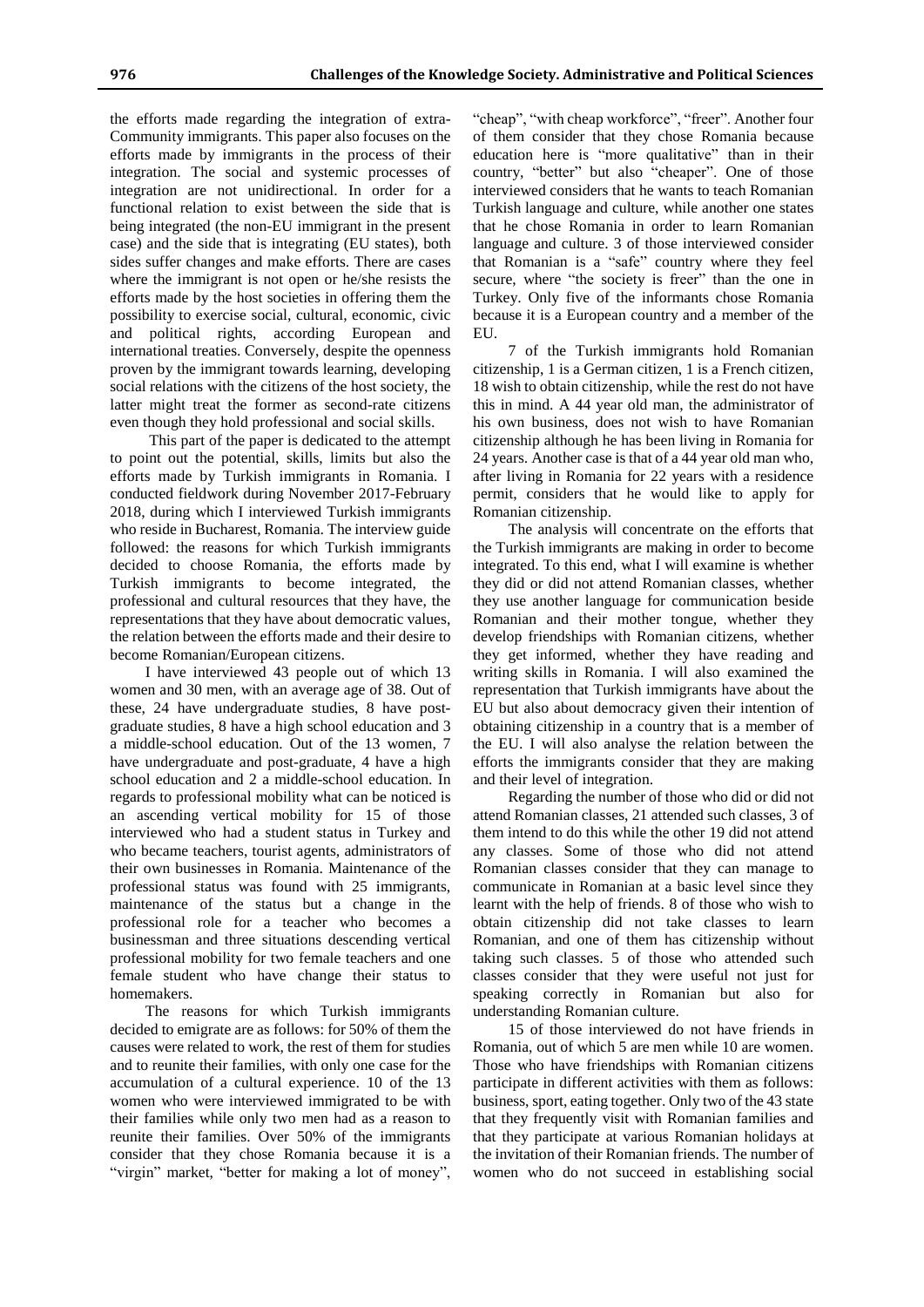relations outside of their family is higher than in the case of men, with only three of the 13 women having Romanian friends. It should be noticed that neither of the informants knows or has ever turned to the social networks that are offered by specialised institutions that deal with refugees and immigrants.

Although a significant number have higher education, 24 of the immigrants who were interviewed do not write in Romanian while 30 of them do have the habit of reading books, journals, or news websites. Of the 13 who state that reading is one of their preoccupations, 3 read specialised books, 3 read fiction, while 7 read the news in order to be informed. A particular case is that of a woman who holds a PhD and who declared that she does not read specialised books, fiction or media articles. 20 of them have English skills that allow them to communicate with other individuals.

Regarding the question "What does the EU represent?" the answers were extremely diverse. 2 of the informants do not know what EU means (both are students), for another 3 the EU does not represent "anything special". For one of them, the EU has a negative connotation since it is associated with "trickery" while for another it is associated with "social aids". For the majority, the EU is associated with democracy, freedom of movement, freedom, equality, safety. Two of the responders consider that the EU is a space of multiculturalism, while another two see it as a space of peace and security. Neither of the immigrants offered a clear definition of the EU, admitting that the information they have about the EU is from friends or from TV.

Democracy has some of the most diverse connotations for the Turkish immigrants. If a 23 year old woman considers that "democracy is everything", at the opposite end are five other informants for whom it does not represent "anything" since it "does not exist". 7 of those asked consider that democracy represents "rights" for citizens and "law", in the sense of a functional justice system. Democracy is associated with "morals" for one of the immigrants while for another it is associated with "the freedom to do anything". A 45 year old woman considers that in any democracy it is important for people to trust the institutions. For the other participants in the study, democracy is freedom, equality, brotherhood, an education superior to the one in their country, and "clean politics". It can be noticed that the majority of the immigrants have fragmented representations about what democracy is or about how a democratic system functions, with representations formed either as a result of informal conversations with friends, or after watching some TV shows. Neither of those interviewed offered a more complex description of what democracy means.

In regards to the question "Do you think that you are making enough efforts to integrate?" 30 answered no, 3 said that they were trying although they thought that it was not enough, while 10 appreciated that they are making/made efforts. 28 consider that they are in

the process of integration, 10 are well integrated, while 4 have a lower level of integration.

According to the analysis above it can be concluded that:

The reasons why immigrants decided to settle in Romania determine the path of their integration. In other words, the majority of the immigrants decided that Romania is a country where they can develop businesses. To this end, they learnt Romanian in order to develop the skills for a basic verbal communication. English is often used as well complementing the gaps in their knowledge of Romanian. The immigrants learnt the rules of the game in order to support and consolidate their businesses and investments. They respected the rules imposed by the political decision-makers, they adjusted to the working norms of the institutions and to the economic mechanisms in Romania. All of these ensured a systemic integration for the Turkish immigrant.

Regarding the social integration, the following specifications can be made. For Turkish immigrants socialization takes place mainly within the immigrant group that shares the same values and customs. A 44 year old male informant considers, for instance, that religious traditions and values are being lost in Romania. A small part of those interviewed develop durable friendships with Romanian citizens outside the immigrant group. Conversely, it can be observed that despite the fact that they conserve they identity founded on traditional and religious values, they do not completely reject or resist developing relations with Romanian citizens or with citizens belonging to other ethnicities. Their social integration is not done with the same rhythm as the systemic one. This can be observed especially in the women who decided to immigrate in order to be with their husbands and who frequent Romanian socialization mediums to a lesser extent than the men.

Despite their wish to obtain citizenship and to enjoy the possibility of travelling and getting to know the EU, the immigrants do not make efforts to reach their objectives. The preparation of the citizenship test does not automatically constitute a step towards the social and systemic integration of the immigrant. One notices the need of a permanent socialization, of an availability to learn. The immigrants have not read books for general knowledge that would help them to better understand European and Romanian culture, they do not get informed lest in a small degree about political and civic culture, and about the democratic principles. This is disproportionate to their level of preparation with the majority, as aforementioned, having undergraduate and post-graduate studies.

#### **5. Conclusions**

The integration process of non-EU immigrants has raised questions regarding the European capacity, institutional resources and mechanisms for managing the extra-Community migration in general and the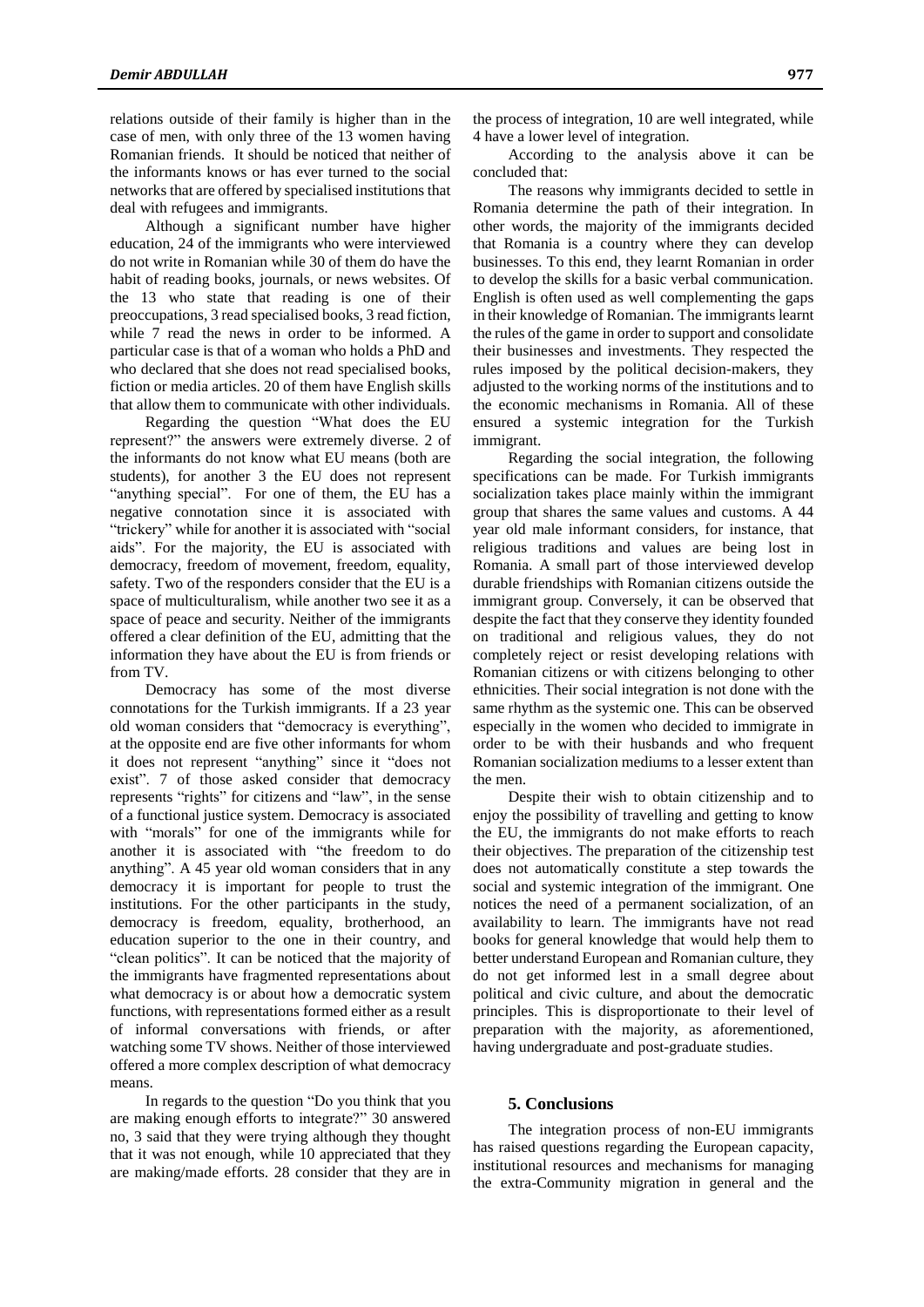migration crisis of the past few years in particular. The paper has presented the main stages that the EU went through in its attempt to manage extra-Community migration, which has been considered, since the Treaty of Amsterdam, as being a European problem which needs a communitarian response. The communications, the common decisions, the documents produced starting with the 90s translate the EU's interest for the extra-Community migration, but also the shortcomings that the Union is trying to overcome. On the other end of the spectrum, the extra-Community immigrant who aims at integration is confronted with economic, cultural, normative and social challenges. As it was mentioned in the first part of the paper, the social integration can complement the systemic integration for the purpose of a functional relation between the immigrant and the host society that is integrating him/her. The fieldwork that was done pointed out, as a result of the qualitative analyses of the data obtained,

that the Turkish immigrants in Romania are well integrated from a systemic point of view, by having language skills that ensure a basic communication, by respecting the economic rules and those of the institutions with which they enter in contact. Regarding social integration, which is more profound, what prevails is the base identity, which is founded on religious traditions and values. Even though there is no evident resistance from the Turkish immigrant towards Romanian and European values in general, they do not make efforts to become integrated in accordance with their desires.

The integration process represents a bidirectional relation which is wished to be functional. In the case where the efforts for change to not come from both sides, the relation will not be functional, and there will be imbalances between the part that is being integrated (the immigrant) and the part that is integrating (the European society)

### **References**

- Bendel, Petra, "Immigration Policy in the European Union: Still bringing up the walls for fortress Europe?", *[Migration](https://www.ceeol.com/search/journal-detail?id=1513) Letters*, 1(2005): 21-32
- Castles, [Stephen,](http://www.tandfonline.com/author/Castles%2C+Stephen) "How nation‐states respond to [immigration](http://www.tandfonline.com/author/Castles%2C+Stephen) and ethnic diversity", *Journal of Ethnic and [Migration](http://www.tandfonline.com/author/Castles%2C+Stephen) Studies*, 21(3) (2010): 293-398
- Derek, Lutterbeck "Coping with Europe's Boat People. Trends and Policy Dilemmas in Controlling the EU's Mediterranean Borders", *Mediterranean Politics*, 11(1) (2006): 59-82
- Geoffrey, Garrett & Tsebelis, George, "An Institutional Critique of Intergovernmentalism", *International Organization* 50(2) (1996): 269-299
- Hurwitz, [Agnès,](javascript:;) "The 1990 Dublin Convention: A Comprehensive Assessment", *International Journal of Refugee Law*, 11 (4) (1999): 646–677
- Tranholm-Mikkelsen, Jeppe "Neo-Functionalism: Obstinate or Obsolete? A Reappraisal in the Light of the New Dynamism of the EC." *Millennium: Journal of International Studies,* 20 (1) (1991): 1-22
- Zamfir, Cătălin & Vlăsceanu, Lazăr (eds), *Dicționar de sociologie* (București: Ed. Babel, 1993)
- Zhou, Min, "Segmented Assimilation: Issues, Controversies, and Recent Research on the New Second Generation", *The International Migration Review*, 31(4) (1997): 975-1008
- *A Common Agenda for Integration Framework for the Integration of Third-Country Nationals in the European Union*, available at http://eur-lex.europa.eu/legal content/EN/TXT/PDF/?uri=CELEX :52005DC0389&from=EN, accessed February 2018
- A European Agenda On Migration, Communication From The Commission To The European Parliament, The Council, The European Economic And Social Committee And The Committee Of The Regions, Brussels, 13.5.2015 COM(2015) 240 final, available at https://ec.europa.eu/antitrafficking /sites/antitrafficking/files/communication\_on\_the\_european\_agenda\_on\_migration\_en.pdf, accessed February 2018
- Carte albastră pentru imigranții cu înaltă calificare profesională, available at http://www.europarl.europa.eu /sides/getDoc.do?pubRef=-//EP//TEXT+IM-PRESS+20081107FCS41562+0+DOC+XML+V0//RO, accessed Mars, 2018
- Communication From The Commission To The European Parliament And The Council On The State Of Play Of Implementation Of The Priority Actions Under The European Agenda On Migration, Brussels, 10.2.2016 COM(2016) 85 final, available at https://ec.europa.eu/transparency/regdoc/rep/1/2016/EN/1- 2016-85-EN-F1-1.PDF, accessed January 2018
- Comunicare A Comisiei Către Parlamentul European ȘI Consiliu, Posibilit ăți de reformare a sistemului european comun de azil și de îmbunătățire a căilor legale de migrație, Bruxelles, 6.4.2016 COM(2016) 197 final, available at http://ec.europa.eu/transparency/regdoc/rep/1/2016/RO/1-2016-197-RO-F1-1.PDF, accessed March, 2018
- Comunicare A Comisiei către Parlamentul European, Consiliu, Comitetul Economic și Social European și Comitetul Regiunilor cu privire la rezultatele Agendei Europene privind Migrația, Bruxelles, 27.9.2017, COM(2017) 558 final, available at http://eur-lex.europa.eu/legalcontent/RO/TXT/HTML/?uri=CELEX:52017DC0558&from=EN, accessed January, 2018
- Declaration, EU-Western Balkans Summit, Thessaloniki, 21 June 2003, available at http://www.consilium.europa.eu/ueDocs/cms\_Data/docs/pressdata/en/misc/76291.pdf, accessed November 2017
- Directiva 2003/9/CE a Consiliului din 27 ianuarie 2003, available at http://eur-lex.europa.eu/legalcontent/RO/TXT/HTML/?uri=CELEX:32003L0009&from=RO, accessed February 2018